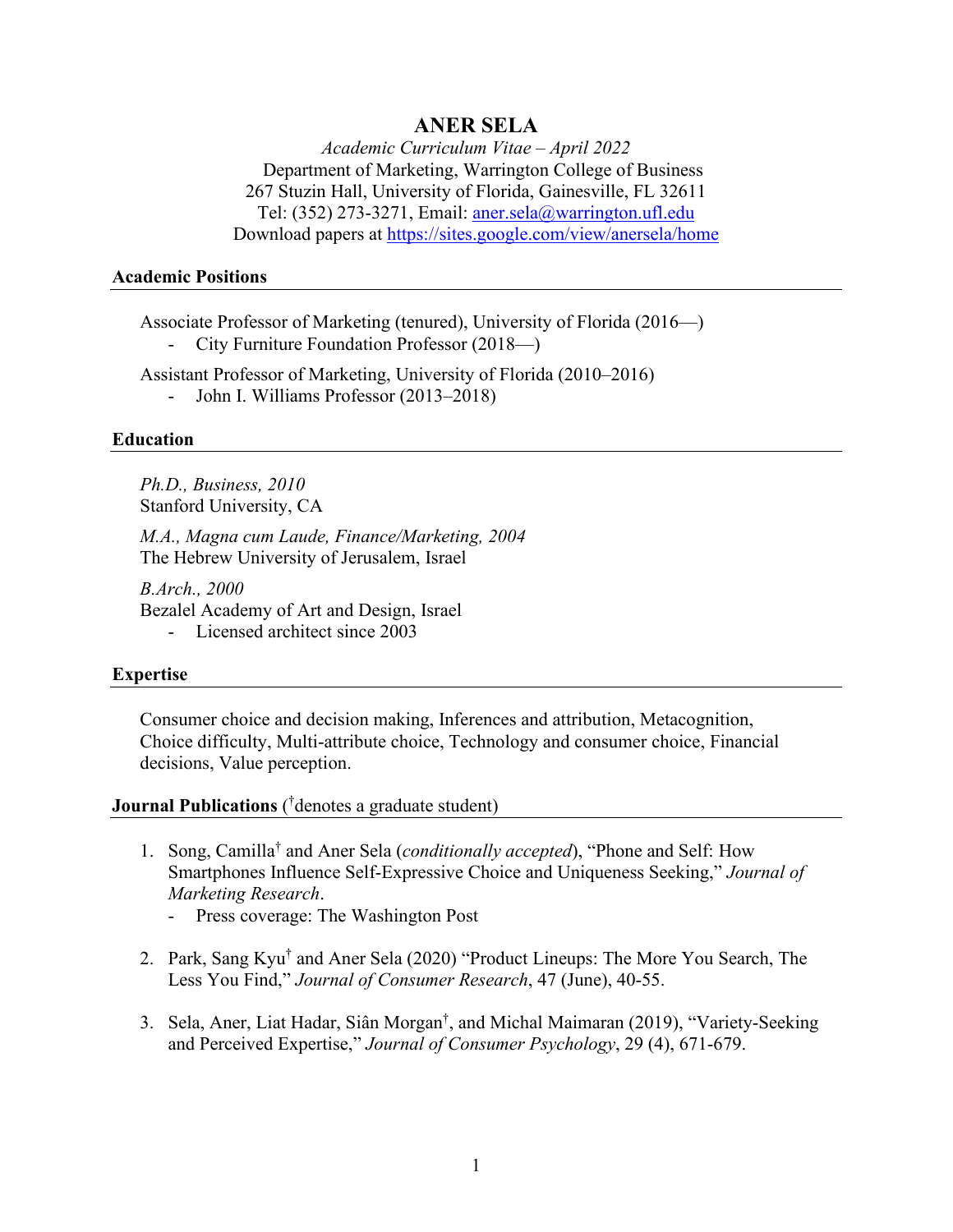- 4. Nardini, Gia† and Aner Sela (2019), "When Self-Customization Backfire: The Role of a Maximizing Mindset," *Psychology & Marketing*, 36, 730-741.
- 5. Park, Jane Jeongin† and Aner Sela (2018), "Not My Type: Why Affective Decision-Makers Are Reluctant to Make Financial Decisions," *Journal of Consumer Research*, 45 (August), 298-319.
	- Winner, *SCP Dissertation Competition* runner-up award
	- Press coverage: New York Times, NPR, USA Today, Forbes
	- Winner, Research Promotion Initiative Award, *University of Florida*
- 6. Thomadsen Raphael, Robert P. Rooderkerk, On Amir, Neeraj Arora, Bryan Bollinger, Karsten Hansen, Leslie John, Wendy Liu, Aner Sela, Vishal Singh, K. Sudhir, and Wendy Wood (2018), "How Context Affects Choice," *Customer Needs and Solutions*, (84).
- 7. Sela, Aner, Jonah Berger, and Joshua Kim† (2017), "How Self-Control Shapes the Meaning of Choice," *Journal of Consumer Research*, 44 (December), 724-737.
	- Lead Article
- 8. Simonson, Itamar, Aner Sela, and Sanjay Sood (2017), "Preference-Construction Habits: The Case of Extremeness Avoidance," *Journal of the Association for Consumer Research*, 2 (4), 322-332. (Special issue: The Habit-Driven Consumer)
	- Press coverage: UCLA Anderson Review
- 9. Sela, Aner and Robyn A. LeBoeuf (2017), "Comparison Neglect in Upgrade Decisions," *Journal of Marketing Research*, 54 (August), 556-571.
	- Press coverage: Huffington Post, Forbes, Boston Globe
- 10. Beauchaine, Theodore P., Itzhak Ben-David, and Aner Sela (2017), "Attentiondeficit/hyperactivity disorder, delay discounting, and risky financial behaviors: A preliminary analysis of self-report data," *PLOS ONE*. (equal authorship)
- 11. Etkin, Jordan and Aner Sela (2016), "How Experience Variety Shapes Post-Purchase Product Evaluation," *Journal of Marketing Research*, 53 (February), 77-90.
- 12. Sela, Aner, Itamar Simonson, and Ran Kivetz (2013), "Beating the Market: The Allure of Unintended Value," *Journal of Marketing Research*, 50 (December), 691-705.
	- Press coverage: The Marker Magazine
- 13. Sela, Aner and Jonah Berger (2012), "How Attribute Quantity Influences Option Choice," *Journal of Marketing Research*, 49 (December), 942-953.
	- Press coverage: MSI Selections
- 14. Sela, Aner and Jonah Berger (2012), "Decision Quicksand: How Trivial Choices Suck Us In," *Journal of Consumer Research*, 39 (August), 360-370.
	- Best Paper Award, *Journal of Consumer Research*, 2015 (finalist)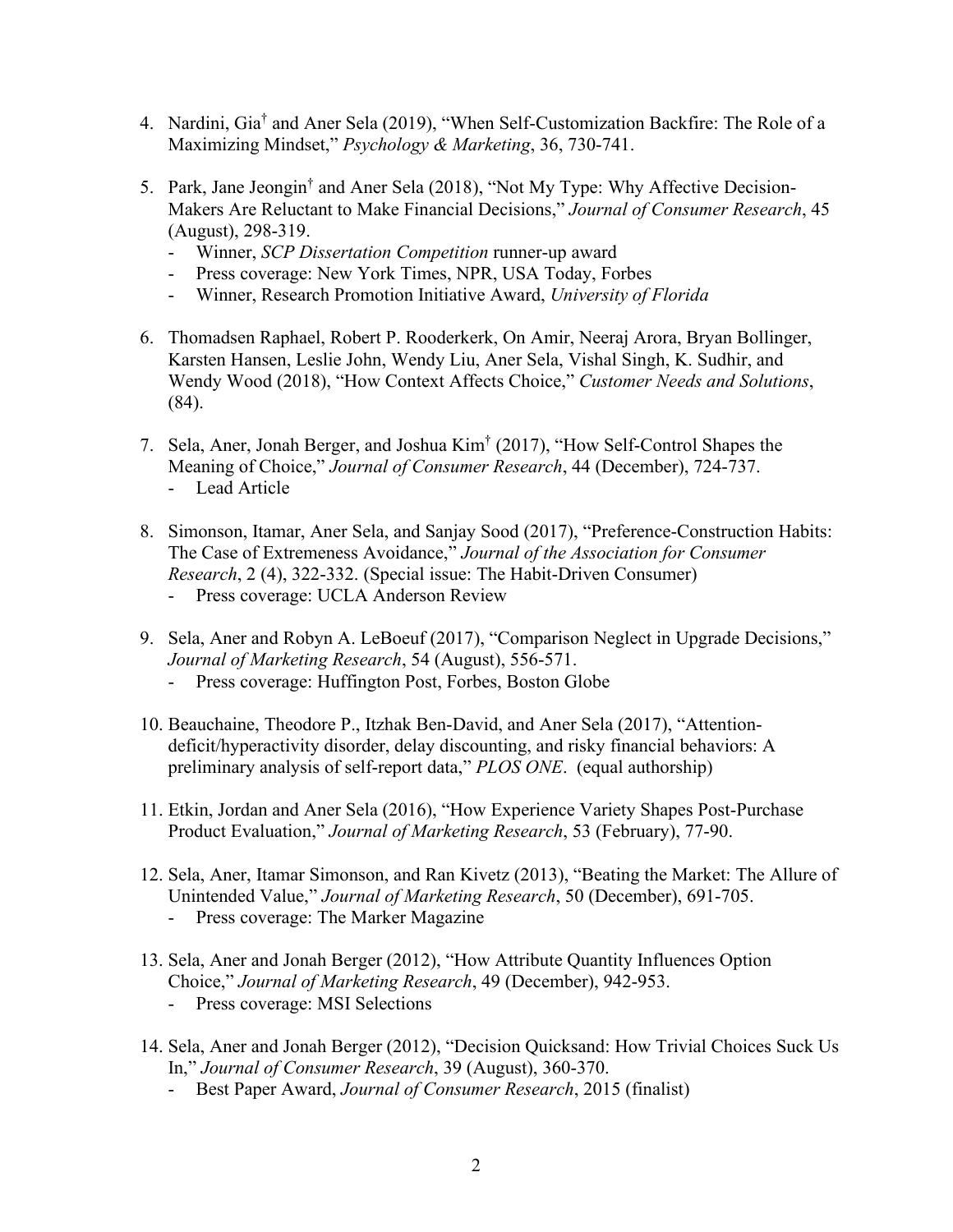- Press coverage: Wired Magazine, Wall Street Journal, The Guardian, Forbes, The Atlantic, Scientific American
- 15. Sela, Aner, S. Christian Wheeler, and Gülen Sarial-Abi (2012), "'We' are Not the Same as 'You and I': Causal Effects of Minor Language Variations on Consumers' Attitudes Toward Brands" *Journal of Consumer Research*, 39 (October), 629-643.
- 16. Simonson, Itamar and Aner Sela (2011), "On the Heritability of Consumer Decision Making: An Exploratory Approach for Studying Genetic Effects on Judgment and Choice," *Journal of Consumer Research*, 37 (April), 951-966.
	- Press coverage: The Times, Time Magazine, The Atlantic, Daily Telegraph
- 17. Sela, Aner and Baba Shiv (2009), "Unraveling Priming: When Does the Same Prime Activate a Goal versus a Trait?" *Journal of Consumer Research*, 36 (October), 418-433.
- 18. Sela, Aner, Jonah Berger and Wendy Liu (2009), "Variety, Vice, and Virtue: How Assortment Size Influences Option Choice," *Journal of Consumer Research*, 35 (April), 941-951. The first two authors contributed equally.
	- Press coverage: Los Angeles Times, Boston Globe

# **Invited Publications**

19. Sela, Aner (2018), "Why we hate making financial decisions – and what to do about it," *The Conversation* (https://theconversation.com/why-we-hate-making-financial-decisionsand-what-to-do-about-it-97212).

# **Under Revision and Working Papers** ( † denotes a graduate student)

- 1. Song, Camilla† and Aner Sela, "Smartphones and the Self-Expressive Meaning of Choice," *Revise & Resubmit, Journal of Consumer Psychology*.
- 2. Park, Sang Kyu† , Yegyu Han, and Aner Sela, "Alexa, I Want It: How Conversational Agents Shape Consumer Decisions," *Revising for invited resubmission, Journal of Marketing*.
- 3. Song, Camilla† Yvonne Huang† , and Aner Sela, "Smartphones and the True Self: How Technology Influences Disposition Expression," *working paper*.
- 4. Wang, Xiang† and Aner Sela, "Roads or Rome? How Product Categorization Shapes Attribution of Choice Difficulty," *under revision*.
- 5. Sela, Aner and Itamar Simonson, "The Feeling of Preference," *working paper*, [https://ssrn.com/abstract=3384177.](https://ssrn.com/abstract=3384177)
- 6. Sela, Aner and Michal Maimaran, "Variety-Seeking as a Preference Strength Signal," *working paper*, [https://ssrn.com/abstract=1884439.](https://ssrn.com/abstract=1884439)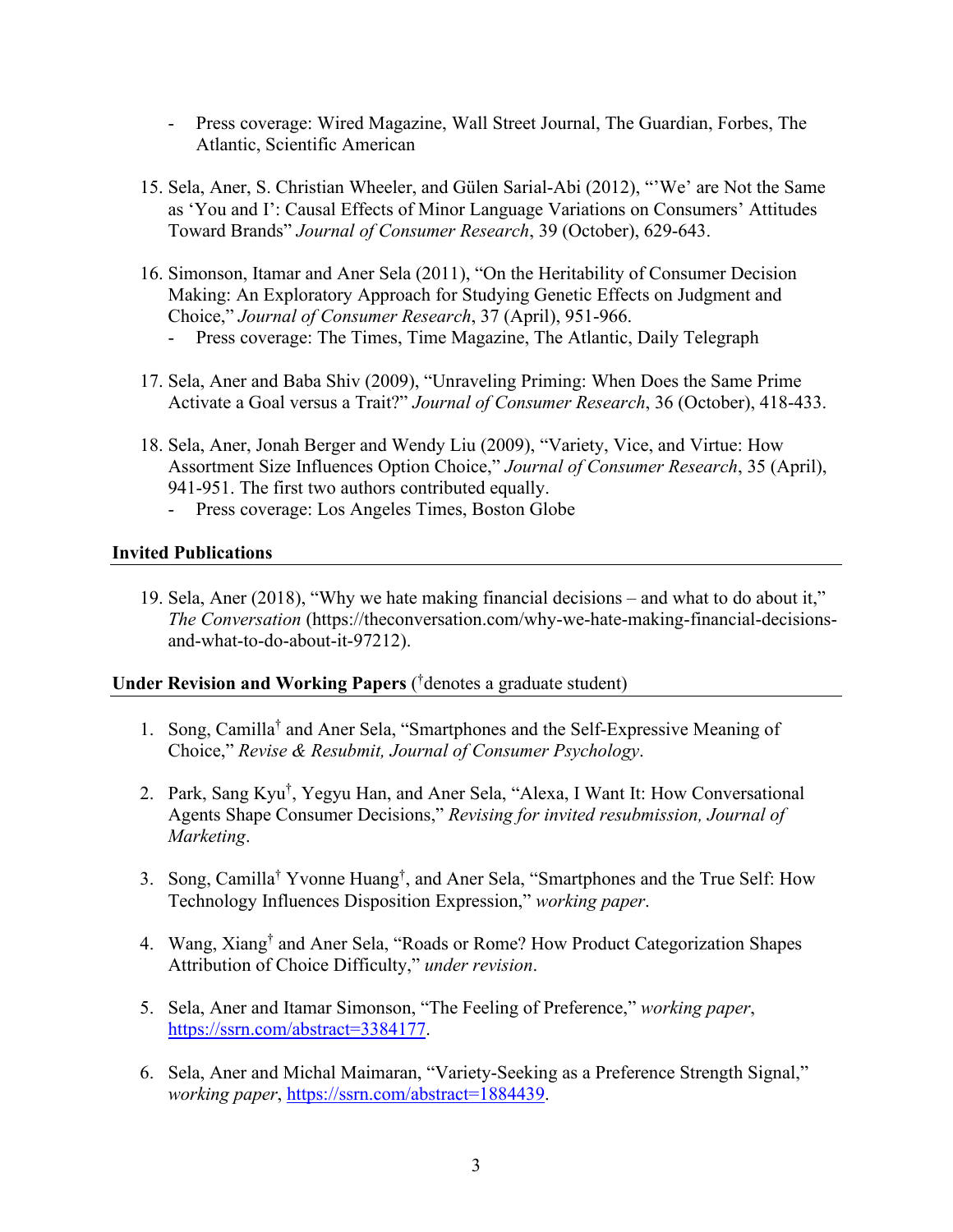7. Kupor, Daniella M., Aner Sela, and Zakary L. Tormala, "Strength in Disagreement: When Failing to Persuade Others Increases Attitude Certainty," *working paper*.

### **Some Research in Progress**

- 1. AI and Variety-Seeking (with Sang Kyu Park, Xiang Wang, Minzhe Xu, and Yang Yang)
- 2. Preference for authenticity (with Felipe Affonso)
- 3. Social marginalization and consumer behavior (with Soo Yon Ryu)

### **Honors, Awards, and Fellowships**

- MSI Scholar, *Marketing Science Institute*, 2020 (Awarded biennially to recognize "the most prominent marketing scholars in the world".)
- Ranked among Top 50 most productive marketing authors, 2013 & 2018, *AMA DocSig*
- Research Promotion Initiative Award, *University of Florida*, 2018
- University Term Professorship, *University of Florida*, 2016 2018
- Best Paper Award, *Journal of Consumer Research*, 2015 (finalist)
- MBA Teacher of The Year Award, *University of Florida*, 2015
- Outstanding Reviewer Award, *Journal of Consumer Research*, 2014-15
- MSI Young Scholar, *Marketing Science Institute*, 2015 (Awarded biennially to the "most promising young scholars in marketing".)
- Excellence Award for Assistant Professors, *University of Florida*, 2015
- AMA-Sheth Consortium Faculty Fellow, 2011
- AMA-Sheth Doctoral Consortium Fellow, 2009
- Lieberman Fellowship, *Stanford University*, 2008-09 (Awarded to 9 graduate students at Stanford University, across all disciplines, in recognition of outstanding scholarship, teaching, and potential for academic leadership.)
- Stanford GSB Interdisciplinary Research Grants, 2006-08
- Solomon Fellowship in Business, *The Hebrew University of Jerusalem*, 2005-06
- Magna Cum Laude Graduate, *The Hebrew University of Jerusalem*, 2004

#### **Invited Talks and Colloquia**

2022 (expected) Yale Customer Insights Conference Ohio State University Marketing Camp Nanyang Technological University, Singapore 2021 Lehigh University 2020 Dartmouth College (Tuck) University of California, Riverside University of Pennsylvania (Wharton)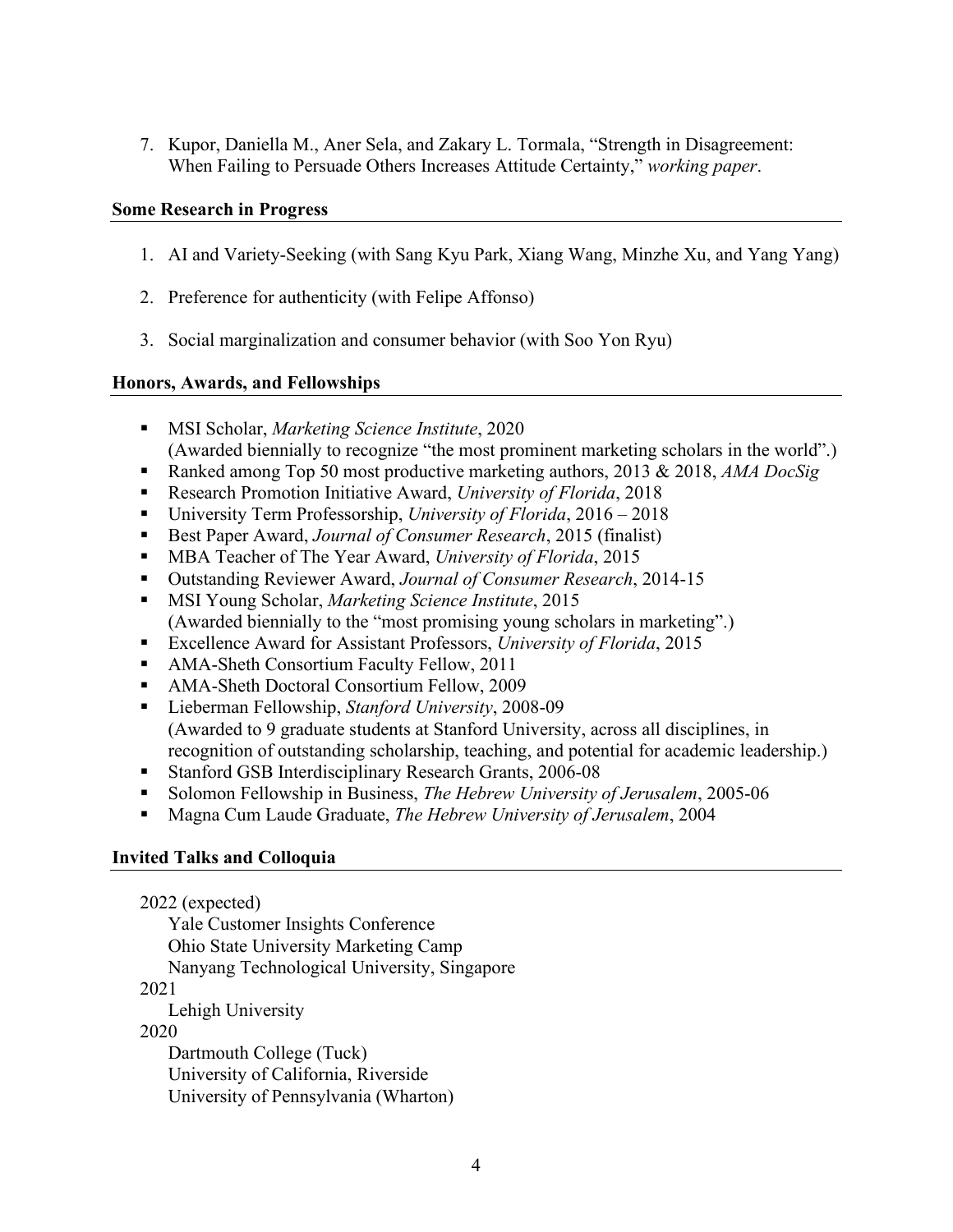2019 Harvard Business School 2018 University of Chicago (Booth) Bocconi University, Italy Tel Aviv University, Israel IDC Arison Business School, Israel 2017 London Business School, UK 2016 University of Pennsylvania (Wharton) University of Wisconsin-Madison 2015 Duke University (Fuqua) MSI Young Scholars event University of Houston 2014 Cornell University Ohio State University Ben-Gurion University, Israel 2013 Northwestern University (Kellogg Marketing Camp) University of Texas, Austin 2012 IDC Arison Business School, Israel 2011 Rice University 2009 Columbia Business School Cornell University Harvard Business School London Business School, UK New York University (Stern) University of California, San Diego University of Chicago (Booth) University of Florida University of Miami

# **Proceeding Publications** ( † denotes a graduate student)

Park, Sang Kyu† , Yegyu Han, and Aner Sela (2020), "Alexa, I Want It Now: How Conversational Artificial Intelligence Agents Shape Consumer Decisions", *in NA - Advances in Consumer Research Volume 48*, eds. Jennifer Argo, Tina M. Lowrey, and Hope Jensen Schau, Duluth, MN : Association for Consumer Research, 578-579.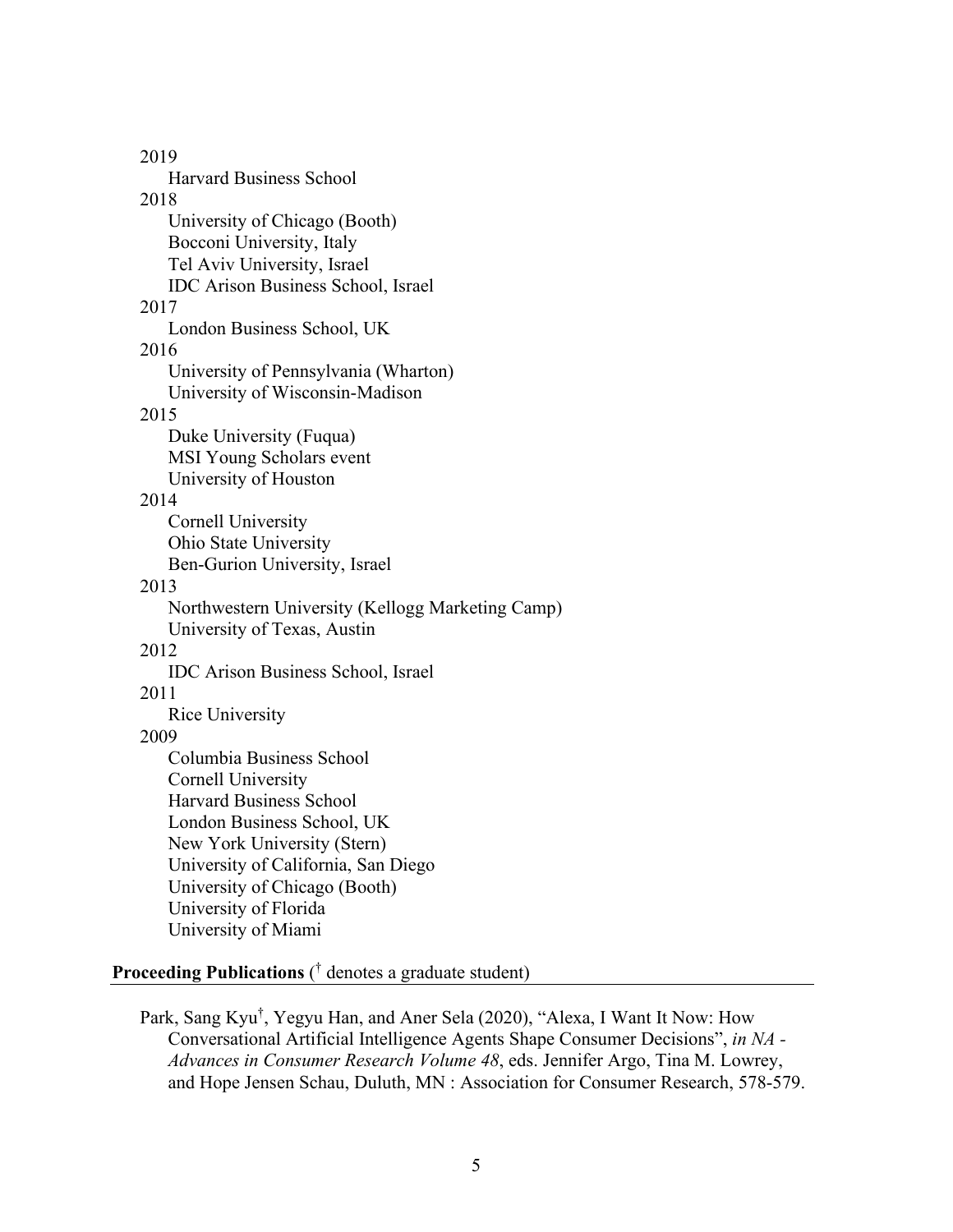- Song, Camilla Eunyoung† and Aner Sela (2020), "On Phone and Self: How Smartphones Influence Self-Expression in Choice", in *NA - Advances in Consumer Research Volume 48*, eds. Jennifer Argo, Tina M. Lowrey, and Hope Jensen Schau, Duluth, MN : Association for Consumer Research.
- Wang, Xiang† and Aner Sela (2020), "Roads Or Rome? How Product Categorization Shapes the Attributions and Consequences of Choice Difficulty", *in NA - Advances in Consumer Research Volume 48*, eds. Jennifer Argo, Tina M. Lowrey, and Hope Jensen Schau, Duluth, MN : Association for Consumer Research, 1175-1180.
- Park, Sang Kyu<sup>†</sup> and Aner Sela (2019), "Threshold Escalation in Product Lineups," *Advances in Consumer Research*, 47.
- Affonso, Felipe† M. and Aner Sela (2019), "Beyond Striving: On Maximizing, Choice Disfluency, and Regulatory Fit," *Advances in Consumer Research*, 47.
- Sela, Aner, Jonah Berger, and Joshua Kim† (2017), "How Self-Control Shapes Inferences from Choice," *Advances in Consumer Research*, 45.
- Sela, Aner, Siân Morgan<sup>†</sup>, and Michal Maimaran (2017), "Assortment Variety and Perceived Expertise," *Advances in Consumer Research*, 45.
- Nardini, Gia† and Aner Sela (2017), "When Simplified Choices Backfire: The Role of a Maximizing Mindset," *Advances in Consumer Research*, 45.
- Sela, Aner and Itamar Simonson (2016), "The Feeling of Preference," *Advances in Consumer Research*, 43.
- Etkin, Jordan, and Aner Sela (2015), "How Experience Similarity Shapes Product Evaluation," *Advances in Consumer Research*, 42.
- Sela, Aner, Itamar Simonson, and Ran Kivetz (2013), "Beating the Market: Competitive Mindset and the Allure of Unintended Value," *Advances in Consumer Research*, 41.
- Sela, Aner and Jonah Berger (2013), "On Metacognition and Culture," *Advances in Consumer Research*, 41.
- Sela, Aner, Jonah Berger, and Gia Nardini (2013), "Getting Mired in Simple Decisions: The Role of Shrinking Attribute Weight Variance," *Society for Consumer Psychology Winter Conference Proceedings*.
- Sela, Aner and Michal Maimaran (2013), "Variety as a Preference Strength Signal," *Advances in Consumer Research*, 40.

Sela, Aner and Itamar Simonson (2013), "By Tradeoff or by Criterion: Bottom-Up Construction of Constructive Decision Rules," *Adv. in Consumer Research*, 40.

- Sela, Aner and Jonah Berger (2012), "Getting Mired in Simple Decisions: The Role of Shrinking Attribute Weight Variance," *Advances in Consumer Research*, 39.
- Sela, Aner and Jonah Berger (2011), "Attribute Quantity and Option Choice," *Advances in Consumer Research*, 38.
- Sela, Aner and Jonah Berger (2011), "Decision Quicksand: When Trivial Choices Suck Us In," *Advances in Consumer Research*, 38.
- Sela, Aner, Itamar Simonson, and Ran Kivetz (2010), "Negative Effects of Explicit Customization on Perceptions of Opportunity," *Advances in Consumer Research*, 37.
- Simonson, Itamar and Aner Sela (2010), "On the Heritability of Choice, Judgment, and "Irrationality": Are People Born to Live on the Edge or in the Mainstream?" *Advances in Consumer Research*, 37.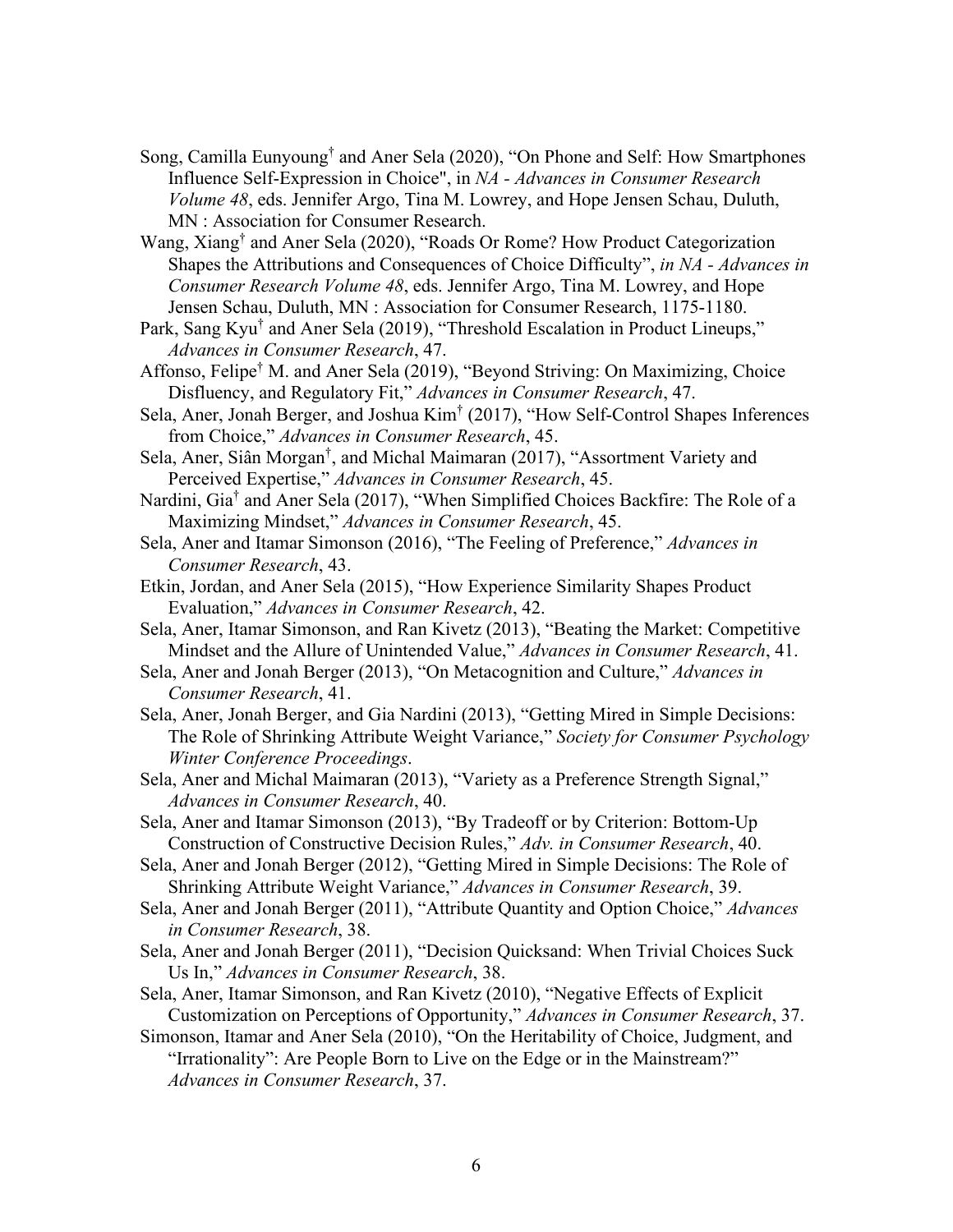- Sela, Aner and Christian Wheeler (2010), "You and We: Causal Effects of Minor Language Variations on Brand Perceptions," *Advances in Consumer Research*, 37.
- Sela, Aner, Jonah Berger and Wendy Liu (2009), "Variety, Vice, and Virtue: How Assortment Size Influences Option Choice," *Advances in Consumer Research*, 36.
- Sela, Aner and Baba Shiv (2008), "The Activation-Striving Model of Construct Activation: Predicting Goal vs. Trait Activation from Priming," *Advances in Consumer Research*, 35.
- Sela, Aner and S. Christian Wheeler (2008), "You and Us: Causal Effects of Language Use and Relationship Status on Consumers' Perceptions," *Advances in Consumer Research*, 35.

# Papers Presented at Conferences (<sup>†</sup> denotes a graduate student)

#### 2021

- "Smartphones and the Self-Expressive Meaning of Choice," *ACR conference* (to be presented by Camilla Song† )
- "Smartphones and the True Self: How Technology Influences Disposition Expression," *ACR conference* (to be presented by Camilla Song† )
- "Phone and Self: How Smartphone Use Influences Unique Choice," *SCP conference* (presented by Camilla Song† )

#### 2020

- "Roads or Rome? How Product Categorization Shapes Attribution of Choice Difficulty," *ACR conference*. (presented by Xiang Wang† )
- "Alexa, I Want It Now: How Conversational Agents Shape Consumer Decisions," *ACR conference*. (presented by Sang Kyu Park† )
- "Phone and Self: How Smartphones Influence Self-Expressive Choice," *ACR conference* (presented by Camilla Song† )
- "Alexa, I Want It Now: How Conversational Agents Shape Consumer Decisions," *Marketing Science conference*. (presented by Sang Kyu Park† )
- "Phone and Self: How Smartphones Influence Self-Expressive Choice," *Invitational Judgement and Decision-Making Winter Symposium*, Snowbird, UT.

### 2019

- "Threshold Escalation in Product Lineups," *ACR*, Atlanta, GA. (presented by Sang Kyu Park† )
- "Beyond Striving: On Maximizing, Metacognition, and Goal Pursuit," *ACR*, Atlanta, GA. (presented by Felipe M. Affonso<sup>†</sup>)
- "Threshold Escalation in Product Lineups," *Invitational Judgement and Decision-Making Winter Symposium*, Snowbird, UT.

### 2018

- "Threshold Escalation in Product Lineups," *BDRM*, Boston, MA. (presented by Sang Kyu Park† )
- "How Self-Control Shapes the Meaning of Choice," *SPSP*, Atlanta, GA. (presented by Jonah Berger)

2017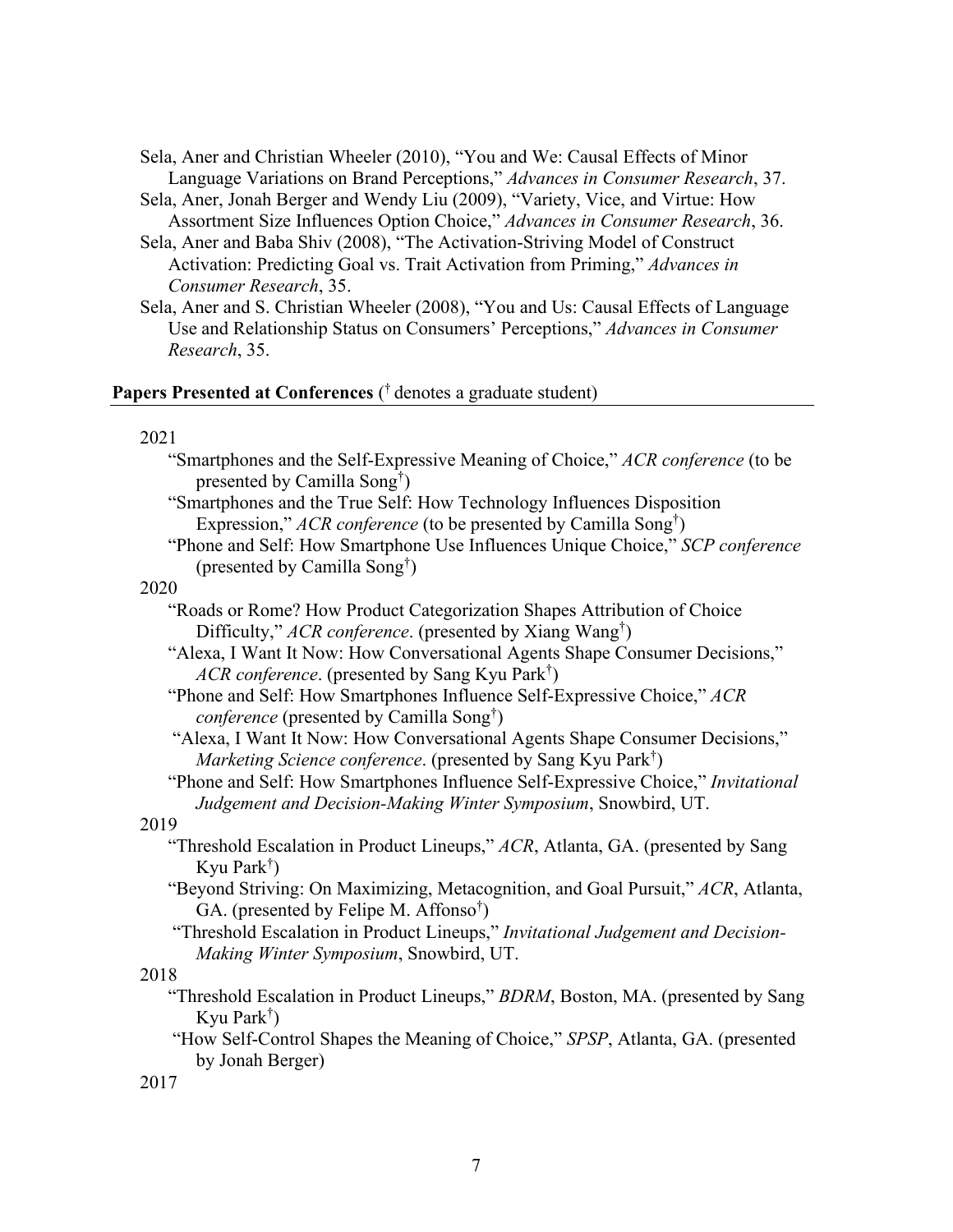- "How Self-Control Shapes the Meaning of Choice," *Invitational JACR Conference on Self-Control and Motivation*, Miami, FL.
- "How Self-Control Shapes the Meaning of Choice," *ACR*, San Diego, CA. Session chair (Illusions of Diagnosticity)
- "Variety as an Expertise Signal," *ACR*, San Diego, CA.
- "On the Relationship Between Assortment Variety and Category Expertise," *SCP*, San Francisco, CA.
- "Not My Type: Why Affective Decision-Makers Are Reluctant to Make Financial Decisions," *SCP*, San Francisco, CA. (presented by Jane J. Park)

#### 2016

- "Comparison Neglect in Upgrade Decisions," *10th Triennial Invitational Choice Symposium*, Lake Louise, AB, Canada.
- "Thinking versus Feeling: The Effect of Metacognitive Self-Beliefs on Financial Decision Avoidance," *Winter Decision-Making Symposium*, Las Vegas, NV.

### 2015

- "The Feeling of Preference," *ACR*, New Orleans, LA. Session chair (Illusions of Preference Construction)
- "On Metacognition, Culture, and Self-Control," *MSI Young Scholars conference*, Park City, UT (invitational).

## 2014

- "How Experience Variety Shapes Product Evaluation," *Marketing in Israel Conference*, Israel (invitational).
- "How Experience Similarity Shapes Product Evaluation," *ACR*, Baltimore, MD.
- "On Metacognition and Culture," *Summer Decision-Making Symposium*, Washington, DC.

### 2013

- "Beating the Market: The Allure of Unintended Value," *ACR*, Chicago, IL. Session co-chair (Consumer Mindsets)
- "On Metacognition and Culture," *ACR*, Chicago, IL.
- "The Tradeoff Effect: How Comparisons Shrink Attribute Hierarchy," *SCP*, San Antonio, TX.

## 2012

- "Variety as a Preference Strength Signal," *ACR*, Vancouver, BC. Session co-chair (Variety)
- "By Tradeoff or by Criterion: Bottom-Up Construction of Constructive Decision Rules," *ACR*, Vancouver, BC.
- "Decision Quicksand: Getting Mired in Simple Decisions," *BDRM*, Boulder, CO.
- "Less is More: Variety as a Preference Strength Signal," *SCP*, Las Vegas, NV. Session co-chair (Variety)
- "Decision Quicksand: Getting Mired in Simple Decisions," *SCP*, Las Vegas, NV.
- "Variety as a Preference Strength Signal," *Summer Decision-Making Symposium*, Las Vegas, NV.

### 2011

"Getting Mired in Simple Decisions: The Role of Shrinking Attribute Weight Variance," *ACR*, St. Louis, MO.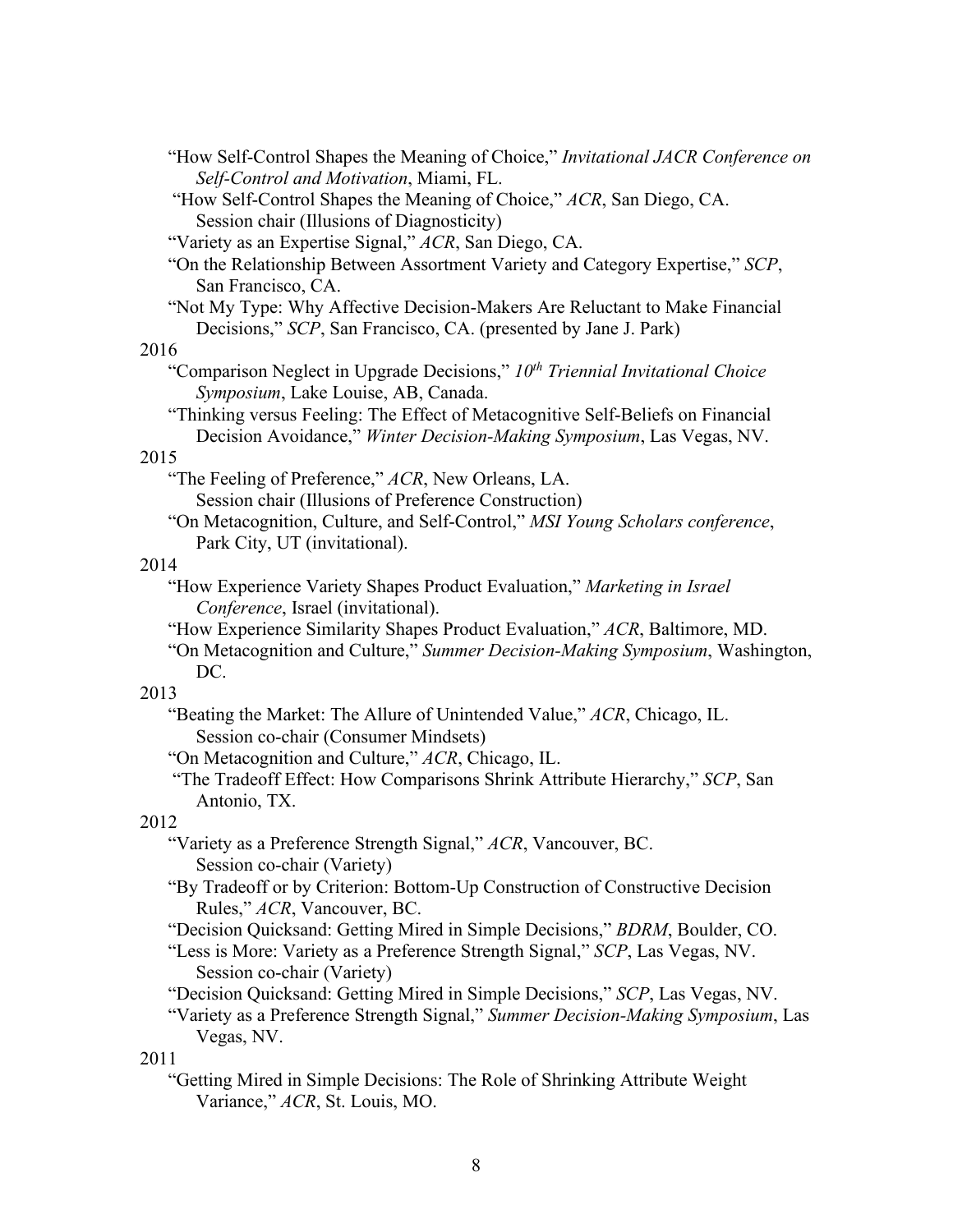Session co-chair (Choice Difficulty 2.0)

"Decision Quicksand: When Trivial Choices Suck Us In," *Summer Decision-Making Symposium*, Las Vegas, NV.

### 2010

- "Decision Quicksand: When Trivial Choices Suck Us In," *SJDM*, St. Louis, MO. "Attribute Quantity and Option Choice," *ACR*, Jacksonville, FL.
- "Decision Quicksand: When Trivial Choices Suck Us In," *ACR*, Jacksonville, FL. Session co-chair (New Frontiers in Metacognition)

## 2009

"Negative Effects of Explicit Customization on Perceptions of Opportunity," *ACR*, Pittsburgh, PA.

Session chair (Customization and Consumer Choice)

"You and We: Causal Effects of Minor Language Variations on Brand Perceptions," *ACR*, Pittsburgh, PA.

Session chair (Effects of Minor Language Variations on Consumer Persuasion) "On the Heritability of Choice, Judgment, and "Irrationality": Are People Born to Live on the Edge Or in the Mainstream?" *ACR*, Pittsburgh, PA. (presented by Itamar Simonson)

 "Priming and the Choice Context: The Interplay of Priming and Context Effects," *SCP*, San Diego, CA.

# 2008

"The Dual Role of Product Attributes in Option Choice," *SJDM*, Chicago, IL.

"Variety, Vice, and Virtue: How Assortment Size Influences Option Choice," *ACR*, San Francisco, CA.

```
Session co-chair (Justification and Choice)
```
"Priming and the Choice Context: The Interplay of Nonconscious Goals and Context Effects," *Marketing Brown Bag Seminar*, Stanford Graduate School of Business

# 2007

"Variety, Vice, and Virtue: How Assortment Size Influences Option Choice," *SJDM*, Long Beach, CA.

# **Teaching and Mentoring**

- Consumer Psychology PhD Seminar (2017—present)
- Brand Management (MBA, 2014—present; Executive MBA, 2019—present) - *MBA Teacher of The Year Award*, 2015
- Marketing DBA Seminar (2019—present)
- New Product Development (BS, MSc, 2011–2016)

PhD Committees:

- Sang Kyu Park (Chair) HKUST, 2021
- Camilla Eunyoung Song (Chair) City University of Hong Kong, 2021
- $\blacksquare$  Jane Jeongin Park (Chair) City University of Hong Kong, 2018
- Soo Yon Ryu (Chair)
- Xiang Wang